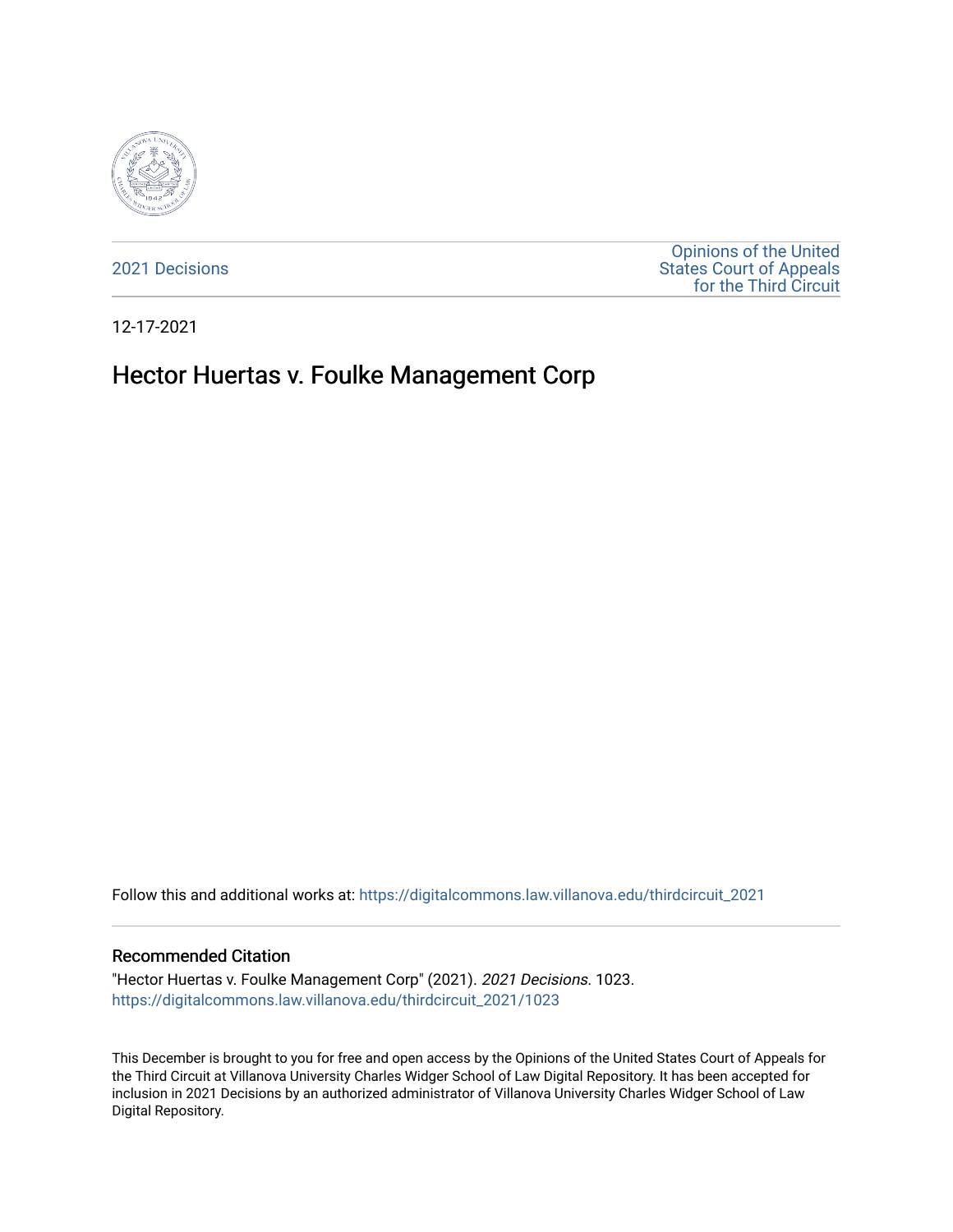#### **NOT PRECEDENTIAL**

### UNITED STATES COURT OF APPEALS FOR THE THIRD CIRCUIT

\_\_\_\_\_\_\_\_\_\_\_

No. 21-1819 \_\_\_\_\_\_\_\_\_\_

# HECTOR L. HUERTAS, Appellant

v.

# FOULKE MANAGEMENT CORP.; CHERRY HILL MITSUBISHI; CHERRY HILL TRIPLEX

\_\_\_\_\_\_\_\_\_\_\_\_\_\_\_\_\_\_\_\_\_\_\_\_\_\_\_\_\_\_\_\_\_\_\_\_

On Appeal from the United States District Court for the District of New Jersey (D.C. Civil Action No. 1-20-cv-05494) District Judge: Honorable Renée M. Bumb

\_\_\_\_\_\_\_\_\_\_\_\_\_\_\_\_\_\_\_\_\_\_\_\_\_\_\_\_\_\_\_\_\_\_\_\_

Submitted Pursuant to Third Circuit LAR 34.1(a) October 14, 2021 Before: MCKEE, SHWARTZ, and RESTREPO, Circuit Judges

> (Opinion filed: December 17, 2021) \_\_\_\_\_\_\_\_\_\_\_

# OPINION\* \_\_\_\_\_\_\_\_\_\_\_

PER CURIAM

Pro se appellant Hector Huertas appeals from an order of the United States District

<sup>\*</sup> This disposition is not an opinion of the full Court and pursuant to I.O.P. 5.7 does not constitute binding precedent.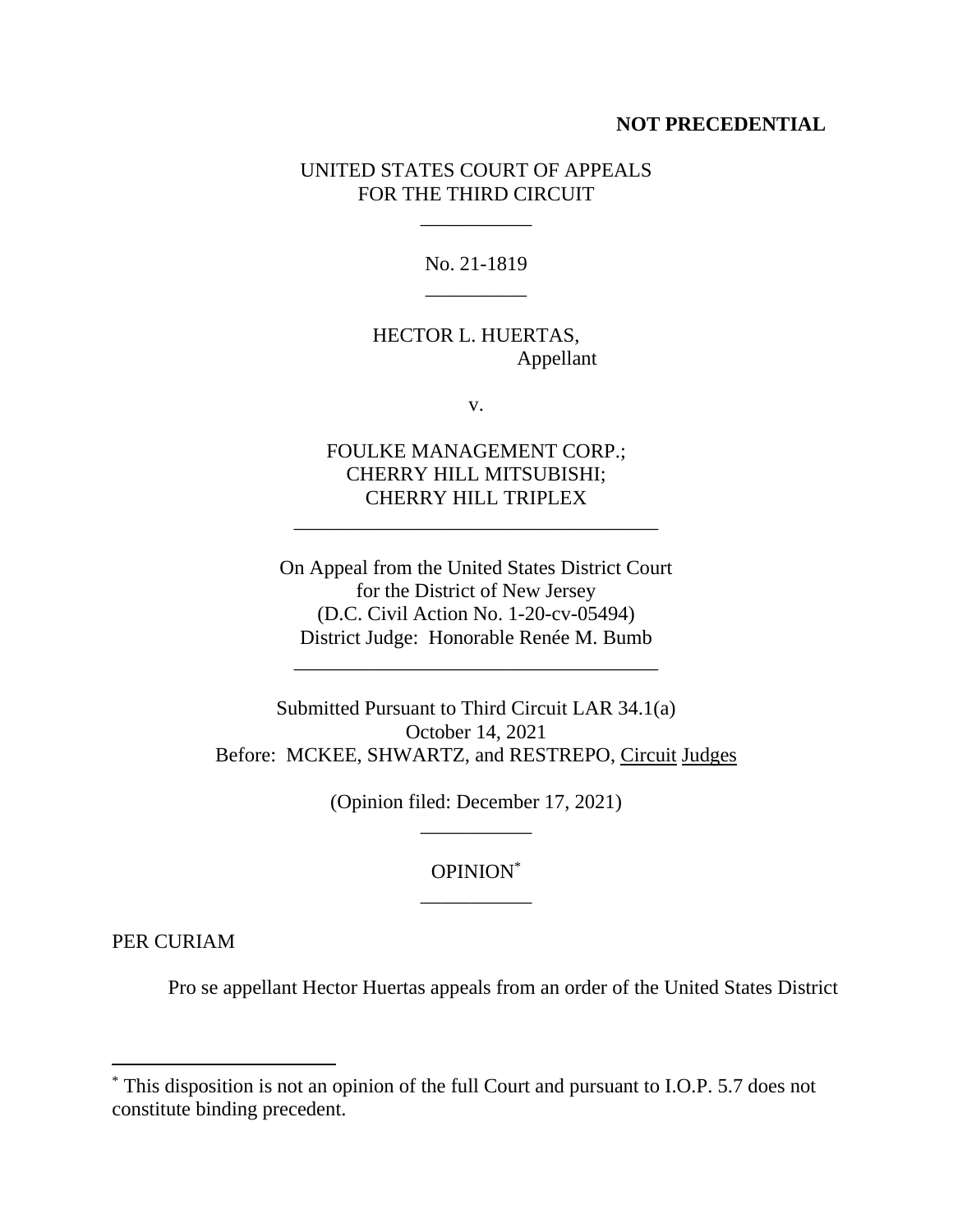Court for the District of New Jersey denying his petition to vacate an adverse arbitration award and dismissing the matter with prejudice. For the following reasons, we will affirm.

In December 2016, Huertas purchased a used 2013 Hyundai from the Cherry Hill Mitsubishi dealership operated by Foulke Management Corporation (Foulke). As part of the transaction, Huertas signed a Retail Installment Sales Contract (RISC) and a Motor Vehicle Retail Order Agreement; the latter contained an arbitration provision. Immediately thereafter, the RISC was assigned to Capital One, N.A. (d/b/a Capital One Auto Finance ("Capital One")). In September 2017, Huertas stopped making payments on the vehicle. In August 2018, he filed a complaint against Foulke and Capital One, among others, alleging that he was pressured into buying the vehicle at unfavorable terms. He claimed violations of various state and federal consumer protection statutes, including the Truth in Lending Act (TILA), 15 U.S.C. § 1601 et seq. Foulke and Capital One separately moved to dismiss the complaint and compel arbitration.

The District Court granted Foulke's motion to compel arbitration pursuant to the Federal Arbitration Act (FAA), 9 U.S.C. § 1, et seq. The Court found that, because Huertas challenged the contract as a whole, his substantive claims and his challenges to arbitrability all had to be decided by the arbitrator pursuant to the agreement's delegation clause and Rent-A-Center, W., Inc. v. Jackson, 561 U.S. 63, 68-69 (2010). The claims against Foulke were stayed pending the arbitrator's decision on the arbitrability of the claims. In May 2018, the arbitrator issued a decision determining that the arbitration

2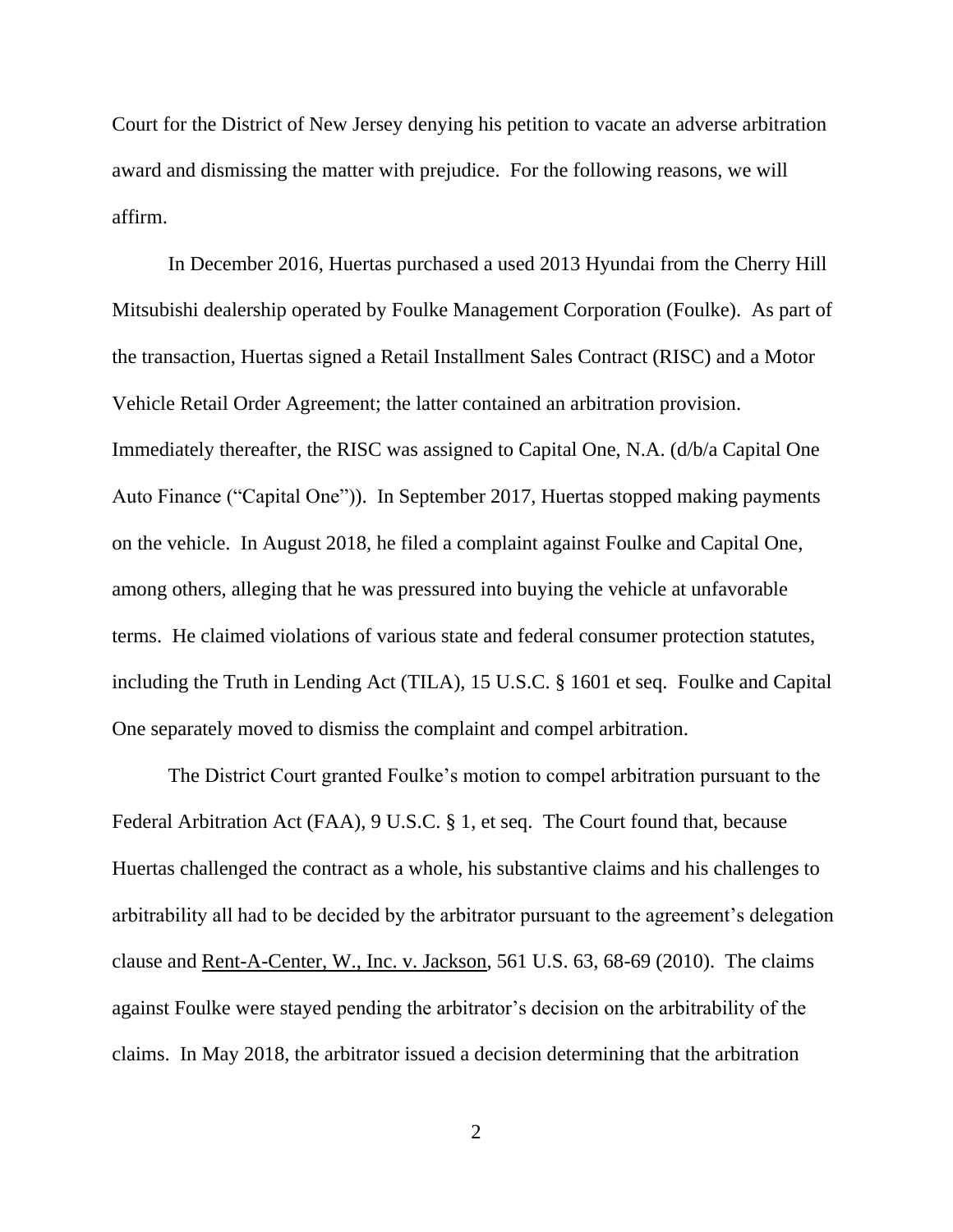agreement was valid and that that tribunal had jurisdiction to arbitrate the matter before it.<sup>1</sup> The arbitrator issued and served a final decision on February 3, 2020, in favor of Foulke on all claims.

On May 4, 2020, Huertas filed a petition to vacate the final arbitration award in the District Court. Foulke moved to dismiss the petition as untimely and meritless. The District Court determined that there were no grounds for vacating the arbitration award and denied the petition. Huertas now appeals.<sup>2</sup>

We have appellate jurisdiction under 28 U.S.C. § 1291 and 9 U.S.C. § 16(a).

When reviewing a district court decision denying a motion to vacate an arbitration award,

"we review its legal conclusions de novo and its factual findings for clear error."

Whitehead v. Pullman Grp., LLC, 811 F.3d 116, 119 n.23 (3d Cir. 2016) (citation

omitted). Our review of the underlying arbitration award is "extremely deferential."

<sup>&</sup>lt;sup>1</sup> Huertas filed a motion to vacate the arbitrator's "award." The District Court denied the motion as premature. Huertas then filed a petition for a writ of mandamus in this Court seeking an order directing the District Court to vacate its orders referring the matter to arbitration and denying the motion to vacate. We denied the petition, noting that Huertas could appeal those orders at the close of the case. See In re Huertas, 779 F. App'x 77, 79 (3d Cir. 2019).

 $2$  The District Court did not directly address Foulke's argument that the petition to vacate was untimely. See 9 U.S.C. § 12 (providing that a motion to vacate must be served on the adverse party "within 3 months after the award is filed or served"). Because the three-month period ended on Sunday, May 3, 2020, the petition, which was filed and apparently served on Monday, May 4, 2020, was timely. See Fed. R. Civ. P.  $6(a)(1)(C)$ ; see also Steven v. Jiffy Lube Int'l, Inc., 911 F.3d 1249, 1252 (9th Cir. 2018) (holding that the Federal Rules of Civil Procedure govern how to calculate the three-month period under the FAA).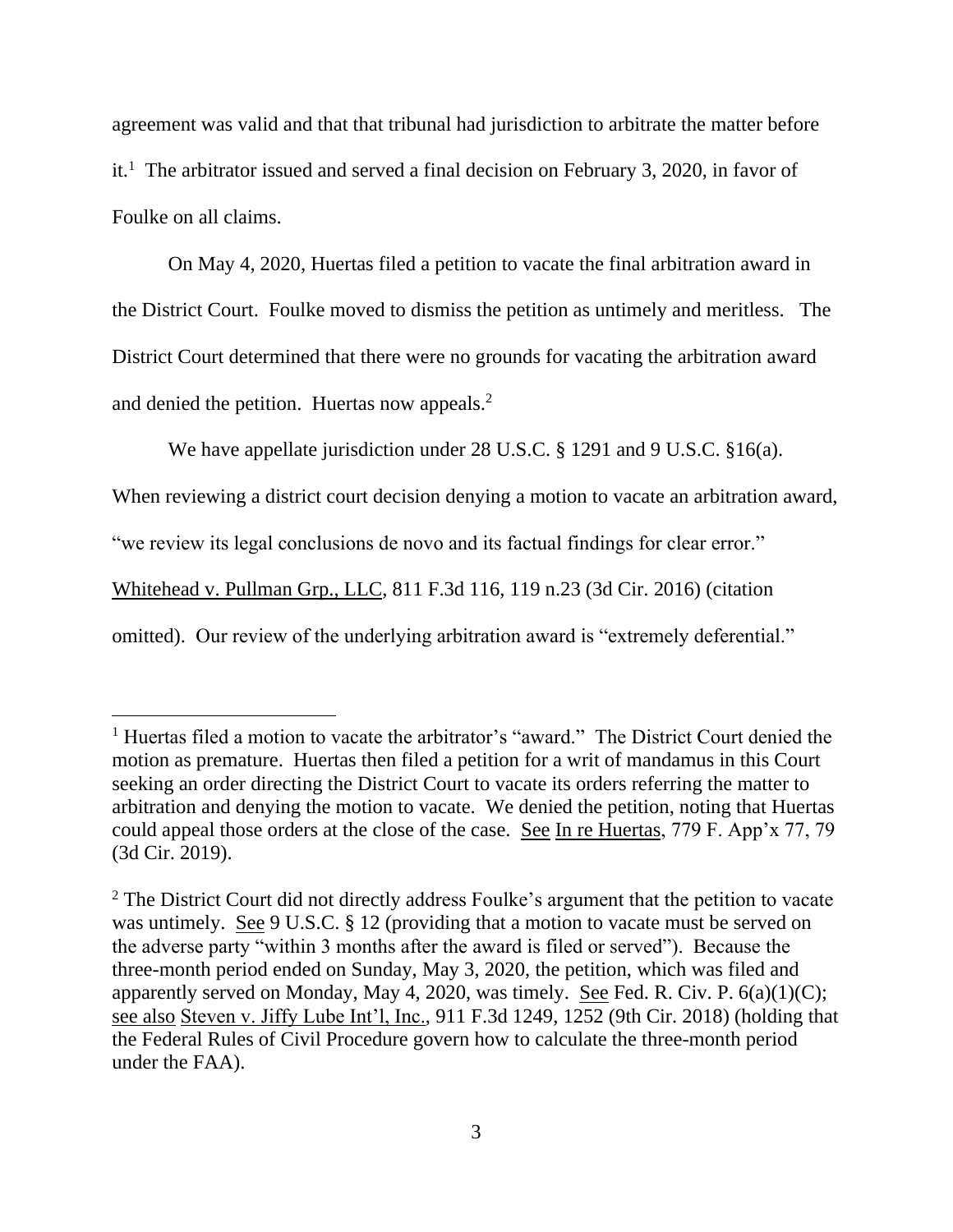Dluhos v. Strasberg, 321 F.3d 365, 372 (3d Cir. 2003). Under the FAA, a court may vacate an arbitration award only if "(1) it 'was procured by corruption, fraud, or undue means;' (2) the arbitrator was 'partial  $\vert$  or corrupt  $\vert$ ;' (3) the arbitrator unjustifiably refused to postpone the hearing, refused to consider 'evidence pertinent and material to the controversy,' or engaged in any other 'misbehavior' that prejudiced the rights of a party; or (4) the arbitrator 'exceeded [his or her] powers, or so imperfectly executed them that a mutual, final, and definite award upon the subject matter submitted was not made.'" Roadway Package Sys., Inc. v. Kayser, 257 F.3d 287, 291 n.2 (3d Cir. 2001) (quoting 9 U.S.C. § 10), abrogated on other grounds by Hall St. Assocs., L.L.C. v. Mattel, Inc., 552 U.S. 576 (2008).

Huertas first argues that the arbitration agreement was invalid and unenforceable because, inter alia, there was no consideration given for it. Huertas did not raise this argument before the District Court in his petition to vacate the arbitration award, and we will not consider it for the first time on appeal. See Tri-M Grp., LLC v. Sharp, 638 F.3d 406, 416 (3d Cir. 2011). Although Huertas contends otherwise, the District Court did not address this issue in its order compelling arbitration; rather, it concluded that all arguments regarding the validity of the arbitration agreement, such as this one, had to be decided by the arbitrator.<sup>3</sup> Having failed to challenge the arbitrator's decision to the

<sup>&</sup>lt;sup>3</sup> In a separate appeal, we denied Huertas's "Motion to Proceed to Decide Issue of Lack of Consideration in Arbitration Agreement Between Foulke and Appell[ant]," noting that the proper venue to raise the issue was in the proceeding addressing the petition to vacate the arbitration award. See C.A. No. 20-3443, Order entered April 5, 2021.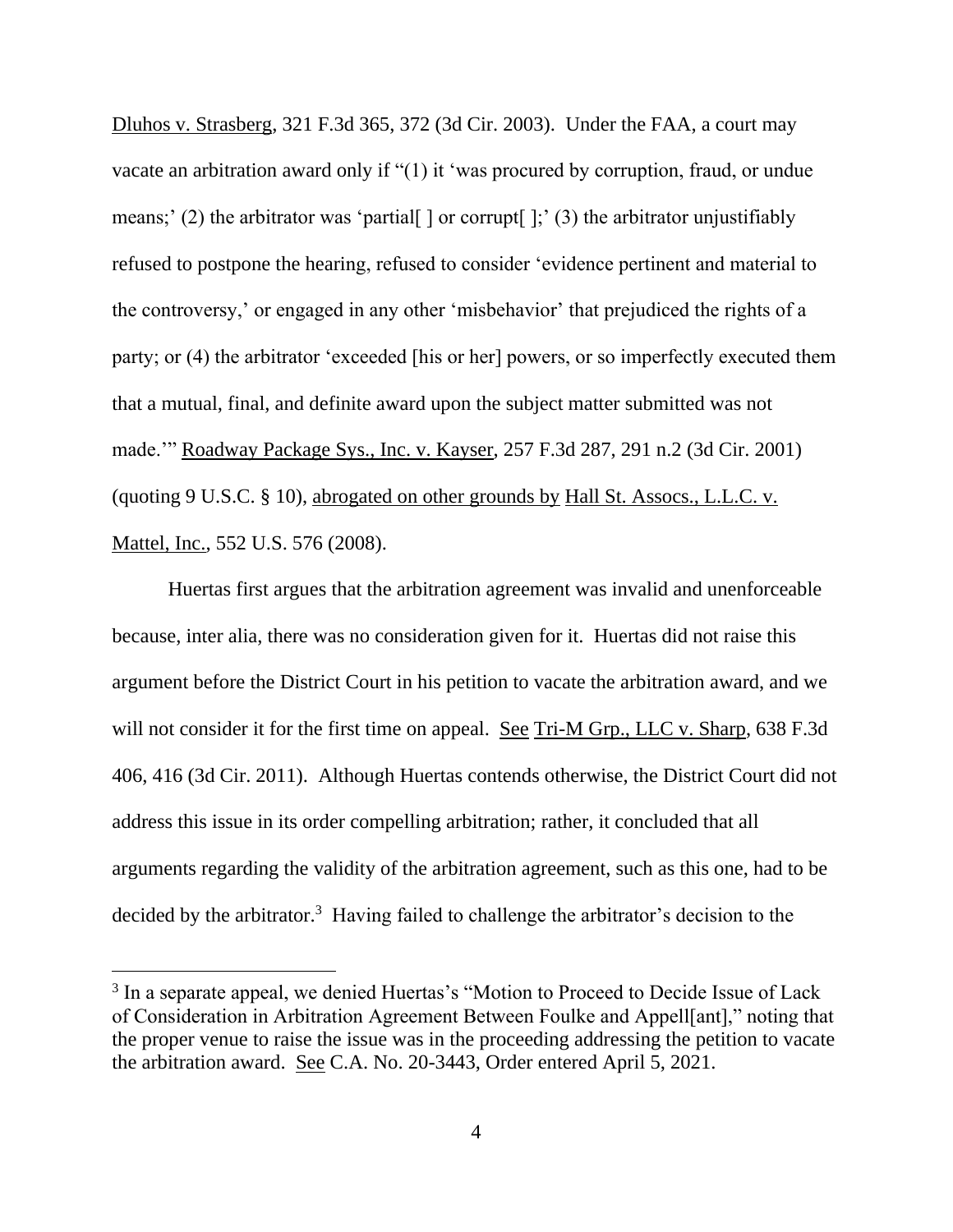extent he found the agreement enforceable, Huertas cannot do so for the first time on appeal to this Court.

We agree with the District Court that Huertas's case does not present the "exceedingly narrow" circumstances necessary to vacate the arbitration award.<sup>4</sup> Metromedia Energy, Inc. v. Enserch Energy Servs., Inc., 409 F.3d 574, 578 (3d Cir. 2005). Huertas argued that the arbitrator "created facts," disregarded evidence, and entered an arbitrary award that was inconsistent with New Jersey law. D.N.J. Civ. No. 1:17-cv-01891, ECF No. 132 at 3. As the District Court found, Huertas's arguments amount to nothing more than disagreements with the arbitrator's factfinding and his ultimate determination that Foulke took title to the vehicle and paid off a prior lien on it, and that, thereafter, Foulke transferred valid title to the vehicle to Huertas. Contrary to Huertas's argument, there is no evidence that the arbitrator manifestly disregarded the law, even assuming that remains a basis for vacatur. See Goldman v. Citigroup Glob. Mkts. Inc., 834 F.3d 242, 256 n.13 (3d Cir. 2016) (recognizing a circuit court split regarding "the continued validity of manifest disregard as a basis for vacating arbitration awards" in light of Hall St. Assocs., 552 U.S. at 584). To the extent that the arbitrator may have erred, he did not act outside his scope of authority in so doing. See Oxford

<sup>&</sup>lt;sup>4</sup> We find no merit to Huertas's contention that the District Court should have considered his unauthorized recording of the telephonic hearing before the arbitrator, despite his attestation to its accuracy. See generally Mayer v. Belichick, 605 F.3d 223, 230 (3d Cir. 2010) (noting, in the context of a motion to dismiss for failure to state a claim, that the District Court may consider, inter alia, "undisputedly authentic documents"). We note that the District Court indicated that the recording would not have altered its decision.